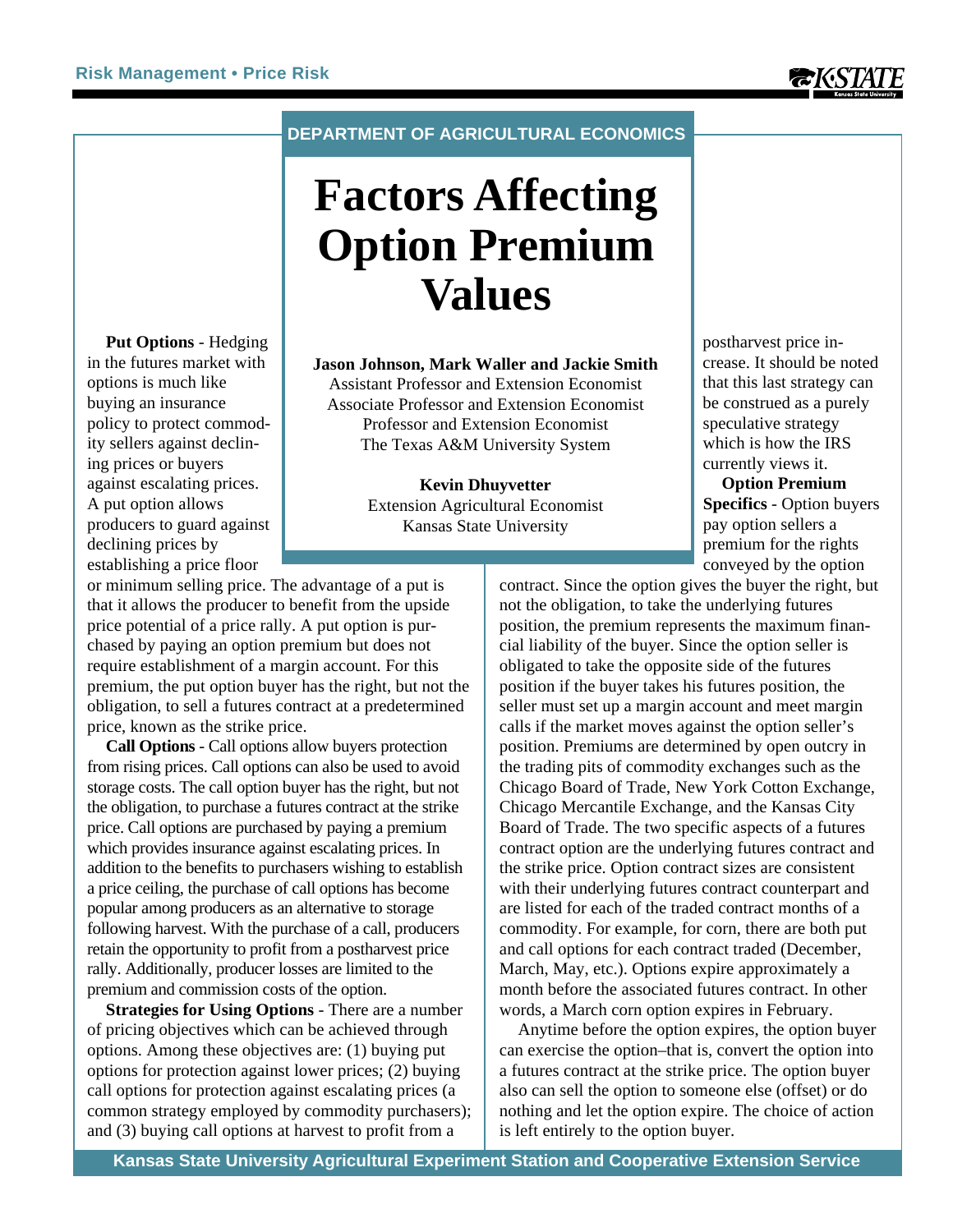**Option strike prices** trade in specific increments above and below the price at which futures are trading for each commodity. Corn, oats, and wheat are listed in 10 cent per bushel increments and soybeans are listed in 25 cent per bushel increments. Rice options are listed in 20 cent per hundred weight increments and cotton options are listed in 1 cent per pound increments. As an example, if December cotton is trading at \$0.7425 per pound, call and put options would be listed above futures at strike prices of \$0.75, \$0.76, \$0.77, etc. and below futures at \$0.74, \$0.73, \$0.72, etc.

**Terminology of Option Premiums** - Option premiums can be divided into two components: intrinsic value and time value. Intrinsic value is the built-in value of an option. It is the difference between the option strike price and the underlying futures price.

For example, the intrinsic value of a \$2.70 December corn put when December corn futures are trading at \$2.60 is 10 cents (\$2.70 strike price - \$2.60 underlying

futures price). The holder has the right to sell at \$2.70, while the market is trading at \$2.60, so the \$2.70 put has a built-in value of 10 cents. In this case, the \$2.70 put is said to be in-the-money by the amount of its intrinsic value (\$0.10 per bushel).

If December corn futures were trading at \$2.76, the \$2.70 put would have no intrinsic value and the \$2.70 put would be classified as out-of-the-money. Intrinsic value is never quoted as less than zero. Similarly, if December corn futures were

trading at exactly \$2.70, a \$2.70 option (put or call) would be classified as at-the-money.

**Time value is equal to the option premium less intrinsic value.** Time value is reflective of the risk that the option seller bears in selling the option to the buyer. If a \$2.70 December corn put sold for 34 cents per bushel when December corn was trading at \$2.60, the put would have 24 cents per bushel of time value  $($.34$  premium - \$.10 intrinsic value = \$.24 time value). The total cost of this put option would be  $$1,700$  (\$0.34  $\times$  5,000 bushels) plus a commission charge. Of this amount, \$500 would represent intrinsic value, while \$1,200 is the time value of the option.

For options with no intrinsic value, the entire premium equals time value. Suppose that in July, a December corn put with a strike price of \$2.40 is offered for \$0.08 per bushel at the same time the December corn futures price is quoted at \$2.60. The option is \$0.20 out-of-the-money and has no intrinsic value. Even so, the put option has a time value of \$0.08 per bushel. The \$0.08 premium represents the risk the seller still has that the option could expire in-the-money.

Why would anyone pay for something that has no intrinsic value? It has value because the option still has four months before expiration in November, and, during that time, the option buyer and seller know the underlying futures price could fall below the \$2.40 strike price. If December corn futures price were to fall below \$2.32 (strike price of \$2.40 minus premium of \$0.08), the holder of the put option would be assured of a profit. For a December corn futures price between

#### **Classifications of Options Pricing**

**In-the Money** - Any option (call or put), that has intrinsic value is said to be in-the money by the amount of its intrinsic value. For a call, it is the amount by which the futures price is above the strike price. For a put, it is the amount by which the futures price is below the strike price.

**Out-of-the-Money** - A call option is said to be out-of-the-money if the underlying futures price is currently below the option strike price. A put option is out-of-the-money if the futures price is above the option strike price.

**At-the-Money** - If the options strike price and the underlying futures price are the same, the option is at-the-money.

\$2.32 and \$2.39, the put option buyer could recover all or a portion of the initial premium cost.

At this point in the discussion, it should be apparent why at expiration an option's premium consists only of intrinsic value. At expiration, an option no longer has any time value.

Consider the previous out-of-the-money corn put example, which, four months prior to expiration, commanded a premium of \$0.08 a bushel. Why \$0.08?

Why is the premium not \$0.10 or \$0.05? What are the factors that influence an option's time value? Primarily, there are four factors: the relationship between the underlying futures price and the option strike price, the length of time remaining until expiration, the volatility of the underlying futures price, and interest rates.

The relationship between the underlying futures price and the option strike price is one factor affecting the value of premiums. One indicator of this relationship is the option delta. The option delta is a measure of the amount by which an option premium will change for a corresponding change in the underlying futures price. All things equal, an at-the-money option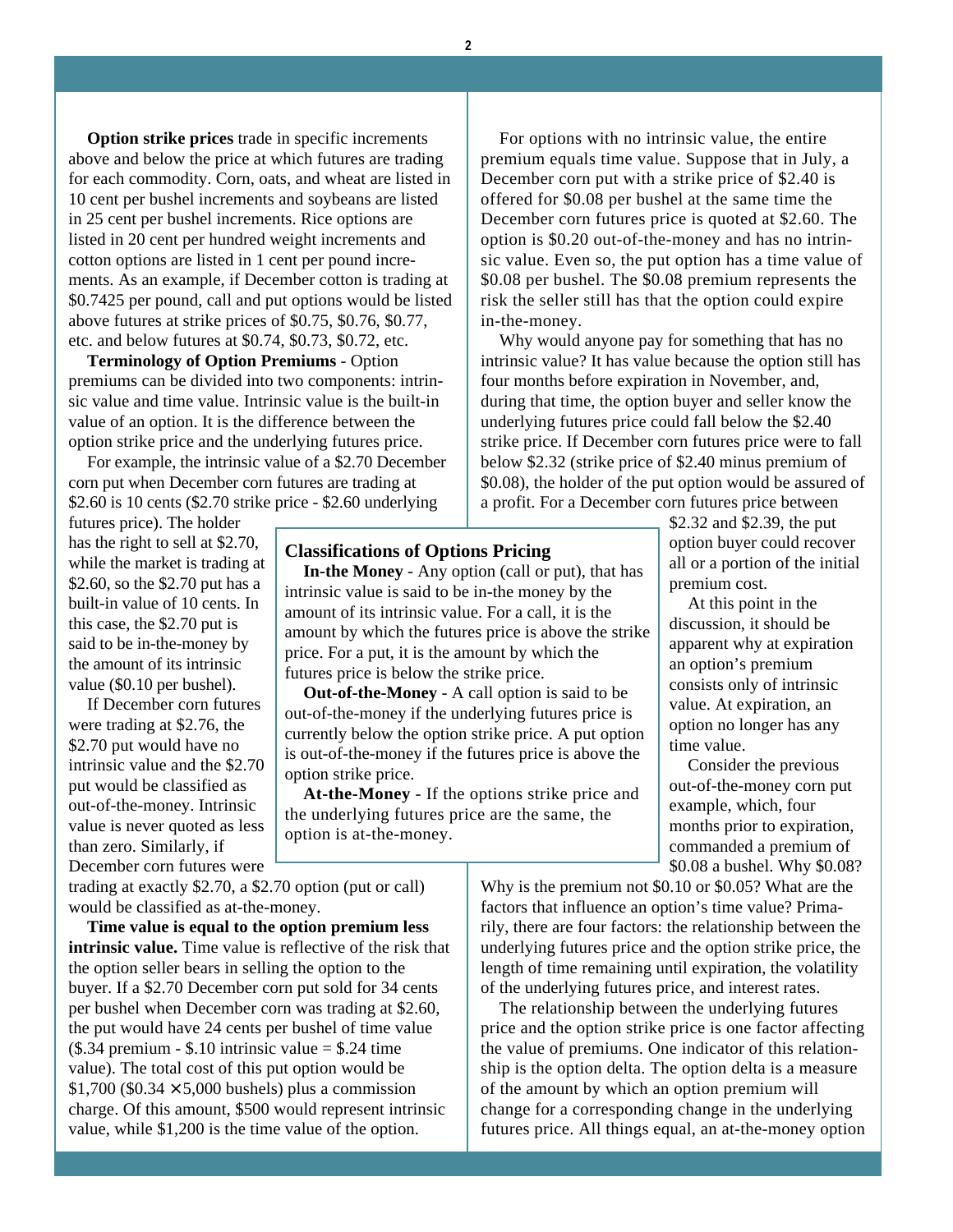will have more time value than an out-of-the-money option. The reason is that the at-the-money option stands a much better chance of eventually becoming worthwhile to exercise.

**Length of Time Remaining Until Expiration -** Ordinarily, the more time an option has until expiration, the higher its premium. This is because the option and the underlying futures contract price have more time to fluctuate in value. Time increases the probability that the option will, at some point, move into the money and become profitable for the buyer. Therefore, an option's time value will decline (erode) as the option approaches expiration. This is why options are sometimes described as eroding or time decaying assets.

**The Volatility of the Underlying Futures Price -** Generally, option premiums are higher during periods of volatile futures prices. Because there is increased price risk associated with a volatile market, the cost of obtaining the insurance through options is also greater. An option is more likely to move in-the-money and become profitable for the buyer when prices are volatile. Sellers (attempting to avoid losses) require higher premiums. Thus it is possible for an option three months from expiration to command a higher premium in a volatile market than an option four months from expiration in a stable market.

**Interest Rates -** Although it is not as important as the other factors, interest rates would also have an affect on option premiums. It is generally assumed that interest rates and option premiums move in opposite directions, all else being constant. When interest rates increase, option premiums decline. The purchaser of an option pays the premium and brokerage fees up front in order to receive a potential profit from that action some time in the future. If interest rates increase, current value of the expected future profit declines while the implicit cost of the option increases. The buyer, therefore, would not want to pay as much for the option, and the seller would likely be willing to take less.

Most active option traders utilize some tool to estimate the value of premiums. One of the most common tools involves the Black Scholes model developed from the seminal work of Fischer Black and Myron Scholes in 1973. There are also computerized software versions of this type of analysis which estimate option premiums as the futures price, time to expiration, volatility, and interest rates change.

**Option Values at Expiration** - An option's value at expiration will reflect whatever amount of money the option holder could realize by exercising the option. If, at expiration, an option is not worth exercising (it has no intrinsic value), it will expire worthless. Assume you are the owner of a November soybean call option with a strike price of \$6.25 (i.e., you have the right to buy a November soybean futures contract for \$6.25 a bushel). If at expiration of the option, the November soybean futures price is under \$6.25, it stands to reason that no one is going to pay for the right to buy the futures contract at a higher price and have an immediate loss in the position. As a result, the out-of-the-money option is worthless after expiration. In this case, your option will expire worthless and you forfeit the premium you initially paid for the option.

**Profitable Option Positions** - For a call to be worthwhile to exercise, the futures price must be above the strike price. An "in-the-money" call conveys the right to buy a contract below the current market price. Alternatively, for a put to be worthwhile to exercise, the futures price must be below the strike price. This is because the in-the-money put will then convey the right to sell above the current market price.

What happens when, at expiration, an option is worth exercising? Assume you hold a March cotton call with a \$0.74 per pound strike price and, at the option's expiration, the March cotton futures price is \$0.76. Since you have the right to buy a cotton futures contract at \$0.74 which can be sold immediately for \$0.76, it follows that this right will be worth \$0.02 per pound (or \$1,000 for the entire contract;  $$0.02 \times$ 50,000 lbs.). If you have your broker sell the option, you should be able to realize this amount.

Suppose, at the options expiration, the March futures price is \$0.77. In this case, the intrinsic value of the option would be \$0.03 per pound (or \$1,500 per contract). The call option would convey the right to buy a futures contract at \$0.74 that can be immediately sold at the current market price of \$0.77.

**Option Pricing in Summary -** In the final analysis, the five most important things you need to know about option premium determination are:

1) Premiums are determined by the interaction between buyers and sellers on the trading floor of the exchange. The two specific aspects of a option contract are the underlying futures contract and the strike price.